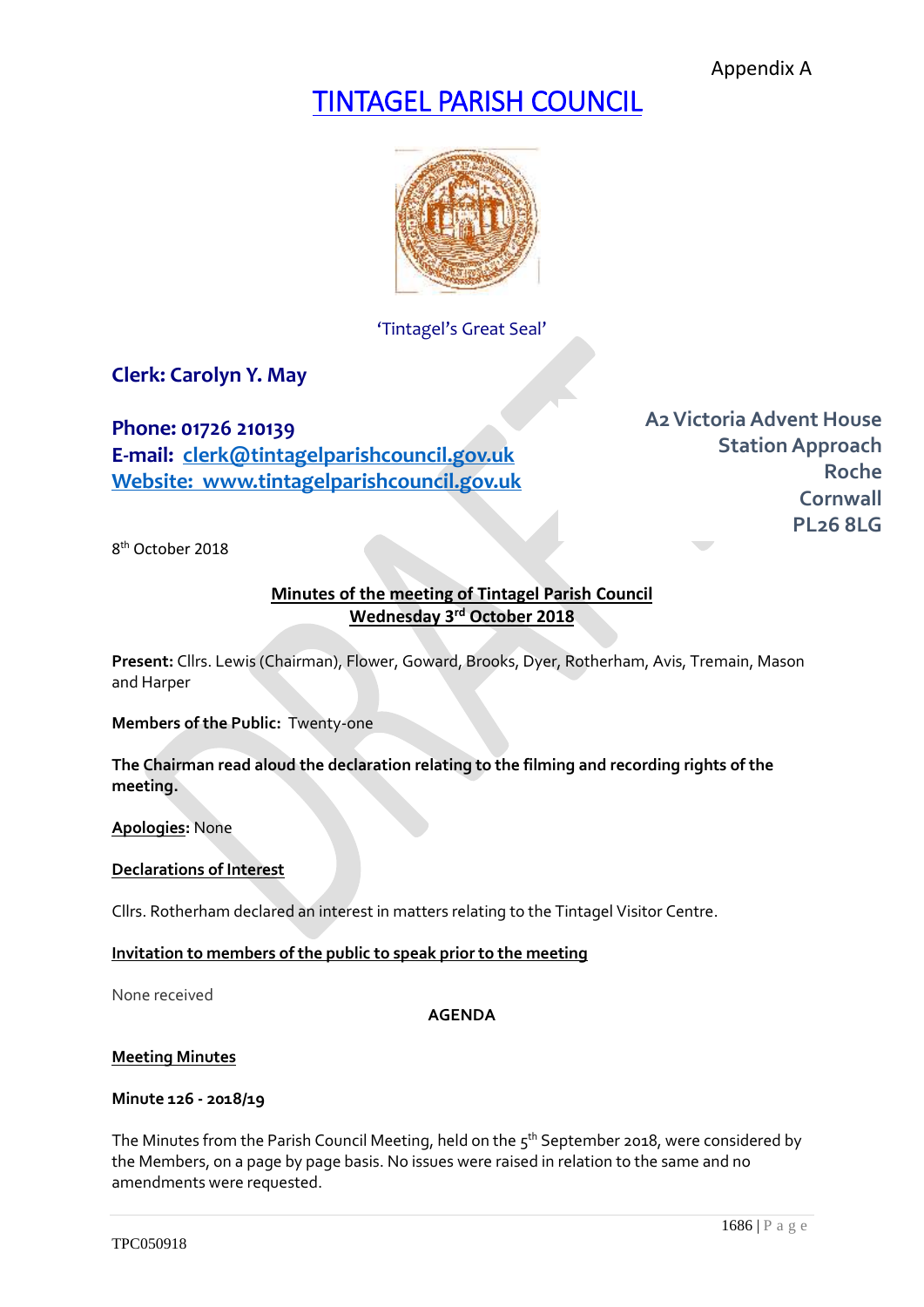It was **proposed** by Cllr. Avis, **seconded** by Cllr. Brooks and RESOLVED that the Minutes for the Parish Council Meeting, held on 5<sup>th</sup> September 2018, should be signed as a true record of the meeting. Six in favour and four abstentions. **Carried**

# **English Heritage**

The meeting was addressed by Georgia Butters, from English Heritage.

Georgia introduced Mr Reuben Briggs, Senior National Projects Manager for English Heritage.

Those present were advised that the helicopter links between the compound on Molesworth Street and the bridge site should be complete by the end of next week, with all the footpath materials having been placed on the Island by the 6<sup>th</sup> October. Once the cable crane is in situ, there will be no further helicopter movements until the end of the project.

The footbridge footings will be drilled/ constructed between November 2018 and January 2019, thereafter the bridge will be placed in situ. During this stage of the project, the steps to the beach will be closed

The bridge will be brought to the site in ( $\pi$ m x 3m) sections and put in place by crane. The parts will be transported on 7.5 tonne trucks and will follow an agreed route

Public can view the area from Compass Point and from the Cliff Path. Certain areas will be fenced off during the process to prevent public access. However, until the Herris fencing is erected, the public may still have access to Merlin's Cave.

Cllr Dyer requested that information relating to the project should be provided to the TVC.

The Chairman thanked Georgia and Reuben for their update on the project.

# **Planning Applications**

# **Minute 127 – 2018/19**

PA18/08529 – Trenale Lane, Tintagel

It was **proposed** by Cllr Goward, **seconded** by Cllr Flower and **RESOLVED** that, the Parish Council would not object to this application. Nine in favour and one abstention. **Carried**

# **Minute 128 - 2018/19**

PA18/08202 - Land East of Kilcummer, Tregeath Lane, Trewarmett, Tintagel Cornwall PL34 oEA

It was proposed by Cllr. Goward, seconded by Cllr Flower and RESOLVED that the Parish Council should object to this application on the previously stated ground; that it is contrary to the aims of the ANOB and is likely to set a precedent for building in the area. Nine in favour, one abstention. **Carried.**

# **Planning Decisions –** Noted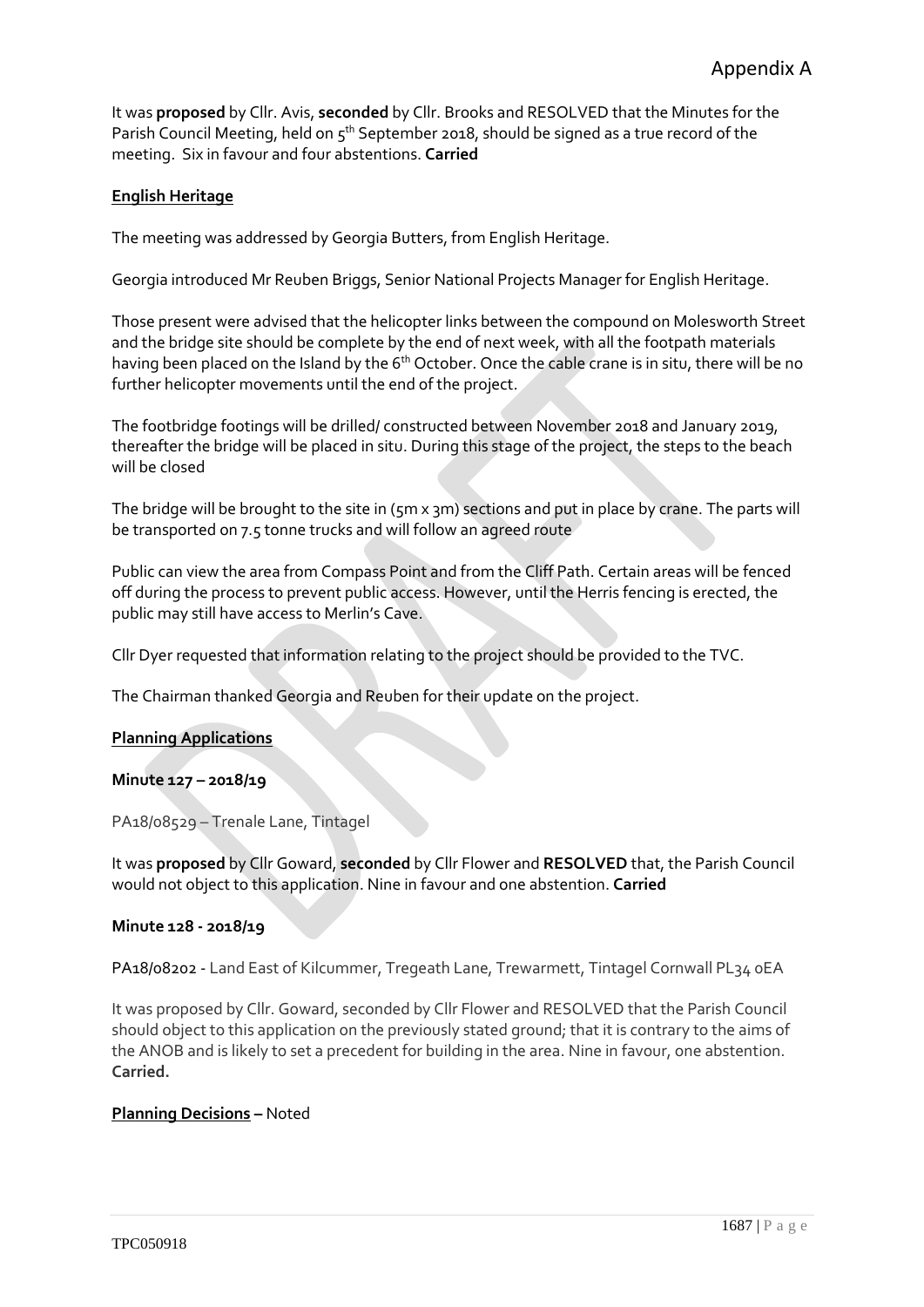# **Accounts Payable**

#### **Minute 129- 2018/19**

It was **proposed** by Cllr Avis, **seconded** by Cllr Brooks and **RESOLVED** that that accounts be agreed and accepted. Seven in favour and three abstentions. **Carried**

#### **TVC Discussion**

The requirement to suspend the Extraordinary Meeting of the Parish Council, of the 1st October 2018, so that advice could be sought on the subject of Member Interests, was referred to. It was added that there was, therefore, no decision to ratify on the matter of the future of the TVC.

Mr Roger Wickett stated that he had left the meeting at 7.10 pm.

#### **Minute 130-2018/19**

It was **proposed** by Cllr Goward and **seconded** by Cllr Avis that the meeting should move on to the next agenda item.

An **amendment** to the proposal was **proposed** by Cllr Flower and **seconded** by Cllr Dyer, that the Members should continue to debate the matter to conclusion. Four in favour, four against and two abstentions. **Carried.**

A discussion in relation to TVC accounts ensued, with Mr Roger Wickett being invited to join the discussion.

Cllr Brooks suggested that the opinion of another accountant should be sought, in relation to the TVC accounts. One member of the public asked if the costs incurred by this proposal would be attributed to the TVC. The Chairman advised that the funding would have to come from somewhere. The same Member of the public asked if the accounts could be re-done by the Clerk. The Clerk advised that she felt that the outcome would not be acceptable to some persons and she felt that an independent audit was preferable. Mr Wickett did not feel that the appointment of another accountant was necessary and suggested a discussion between the TVC representative and PC representatives.

#### **Minute 131-2018/19**

It was **proposed** by Cllr Dyer, **seconded** by Cllr Goward and RESOLVED that another accountant should be appointed to deal with the matter. Three in favour, five against and two abstentions. **Not Carried.**

# **20.00 hrs Cllrs Avis and Tremain left the Chamber.**

#### **Police Presence in Tintagel**

Cllr Rotherham raised the matter of the increased incidence of antisocial behaviour in the village.

Cllr Rotherham advised the meeting that there had been attacks with bottles, knives and glasses, singing in the streets late at night and in the early hours of the morning and people urinating in gardens and public places. He stated that this behaviour has got to stop.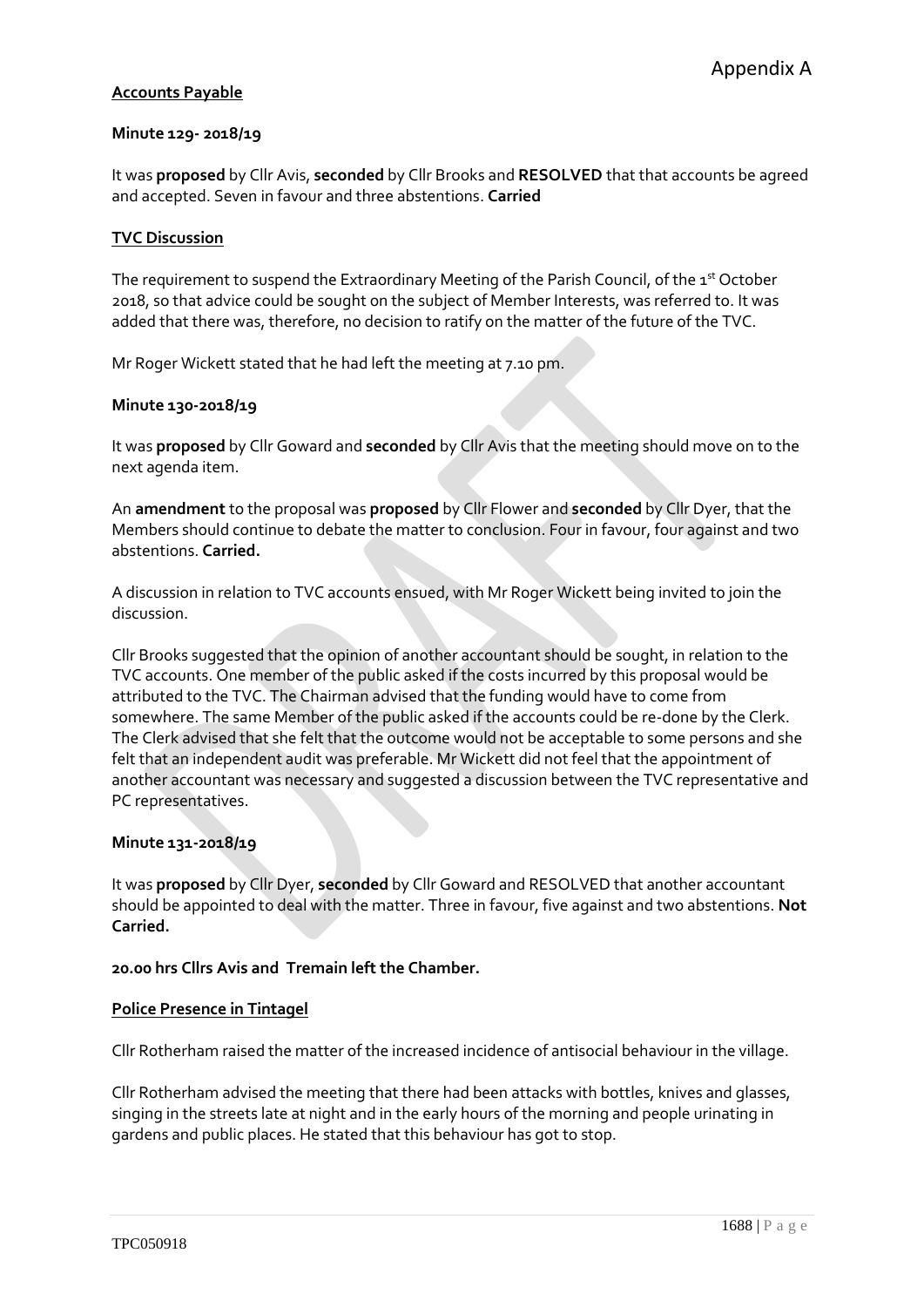The lack of police presence was discussed. It was acknowledged that there are insufficient police officers to enable patrols to be carried out for the necessary periods of time.

The Chairman alluded to the installation of CCTV in the area but conceded that this was a long-term project.

Ms Tamara Hicks raised the idea of Street Pastors in the village between 10pm and  $\mu$  am. She advised the meeting that this service has impacted favourably on antisocial conduct in other areas.

It was **agreed** that Ms Hicks would address the Members on the subject of Street Pastors at the next Parish Council meeting.

#### **Tintagel Social Hall**

Cllr Flower advised the meeting that the current booking clerk/ treasurer would be leaving her (volunteer) post at the end of the month. It was, therefore, imperative that a replacement should be found.

The Clerk stated that the post could be advertised on the PC Website.

#### **Updates**

- New Workshop/ Shed this project is now complete, and the new facility is in situ.
- **Trevena Square Refurbishment** the project is on course and Phase One is now complete. Work is on-going.
- **Farmers Market** No update available.
- **Planning Group**  Cllr Goward stated that he had been dealing with Planning Applications as they had arisen.
- **Projects Group** the Chairman advised that discussions with Sarah Simms were continuing, in relation to the land adjacent to the TVC.
- **Trebarwith Strand Contract The Clerk reported that she had contacted the appointed** solicitor again and that the matter was being addressed.

# **Public Lavatories**

Cllr Dyer raised the matter of the closure of the public toilets for the Winter period. It was agreed that the lavatories would close, with the exception of the disabled facilities at each site.

It was agreed that the public lavatories, managed by TPC, would remain open until the end of October.

#### **Correspondence**

The Clerk advised the meeting of the resignation of Mr Richard Hart.

# **At 20.30 hrs, the Public left the Chamber**

#### **Minute 132- 2018/189**

It was **proposed** by Cllr Goward, **seconded** by Cllr Brooks and RESOLVED that the Parish Council would enter into Committee discussions. Nine in favour and one abstention. **Carried.**